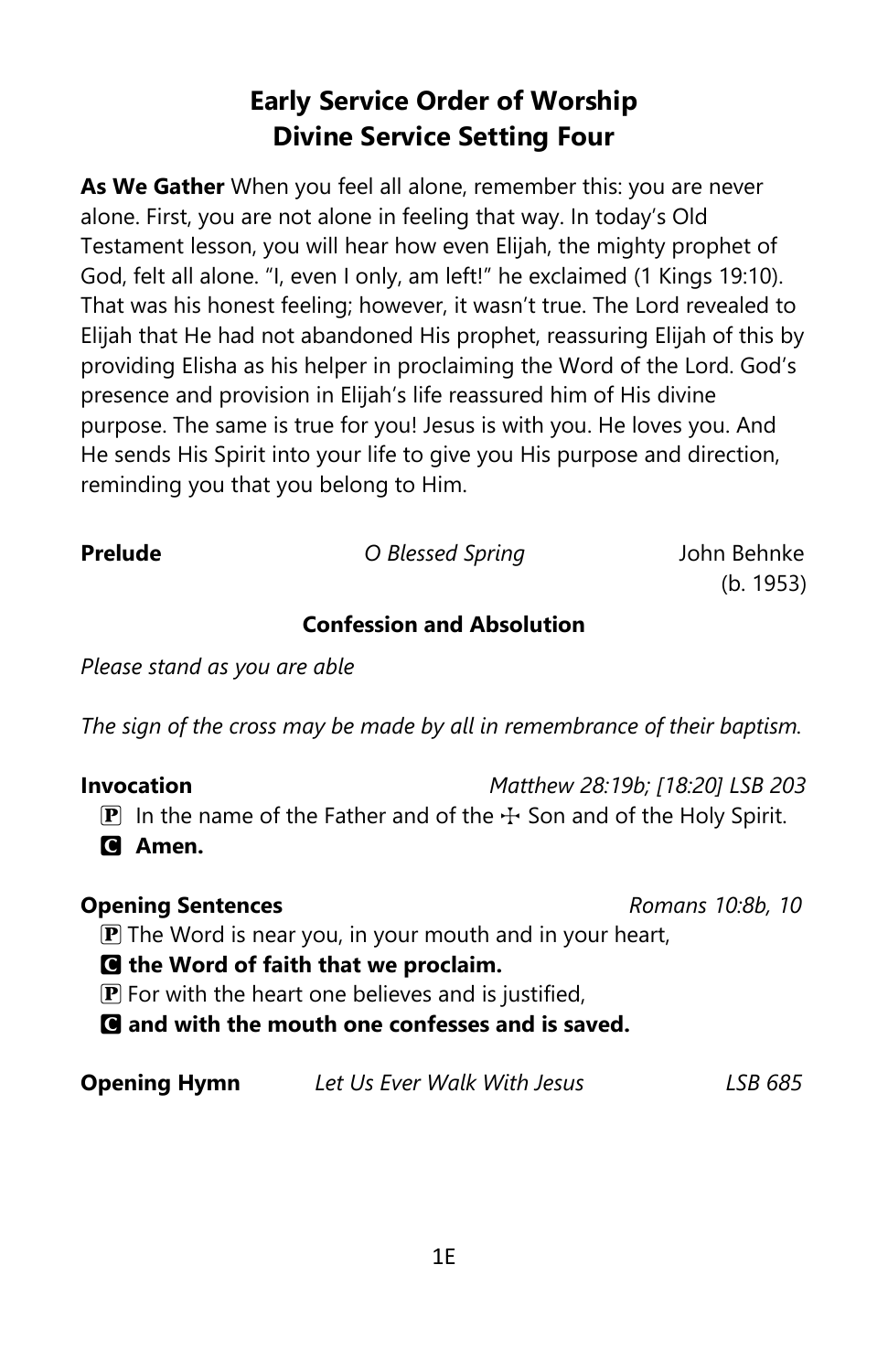# $\overline{P}$  Our help is in the name of the Lord, C **who made heaven and earth.**

 $\overline{P}$  If You, O Lord, kept a record of sins, O Lord, who could stand?

# C **But with You there is forgiveness; therefore, You are feared.**

**Exhortation** *Psalm 124:8; Psalm 130:3–4; Luke 18:13 LSB 203*

 $\mathbf{P}$  Since we are gathered to hear God's Word, and call upon Him in prayer and praise, let us first consider our unworthiness and confess before God and one another that we have sinned in thought, word, and deed, and that we cannot free ourselves from our sinful condition. Together as His people let us take refuge in the infinite mercy of God, our heavenly Father, seeking His grace for the sake of Christ, and saying: God, be merciful to me, a sinner.

*Silence for reflection on God's Word and for self-examination.*

# **Confession of Sins** *LSB 203*

C **Almighty God, have mercy upon us, forgive us our sins, and lead us to everlasting life. Amen.**

**Absolution** *[John 20:19–23] LSB 203*

- $\mathbf{P}$  Almighty God in His mercy has given His Son to die for you and for His sake forgives you all your sins. As a called and ordained servant of Christ, and by His authority, I therefore forgive you all your sins in the name of the Father and of the  $\pm$  Son and of the Holy Spirit.
- C **Amen.**

# **Service of the Word**

**Introit** *Psalm 85:8–10, 13; antiphon: v. 7*

- P Show us your steadfast love, O LORD, and grant us your salvation.
- C **Let me hear what God the LORD will speak, for he will speak peace to his people, to his saints; but let them not turn back to folly.**
- $\mathbf{P}$  Surely his salvation is near to those who fear him, that glory may dwell in our land.
- C **Steadfast love and faithfulness meet; righteousness and peace kiss each other.**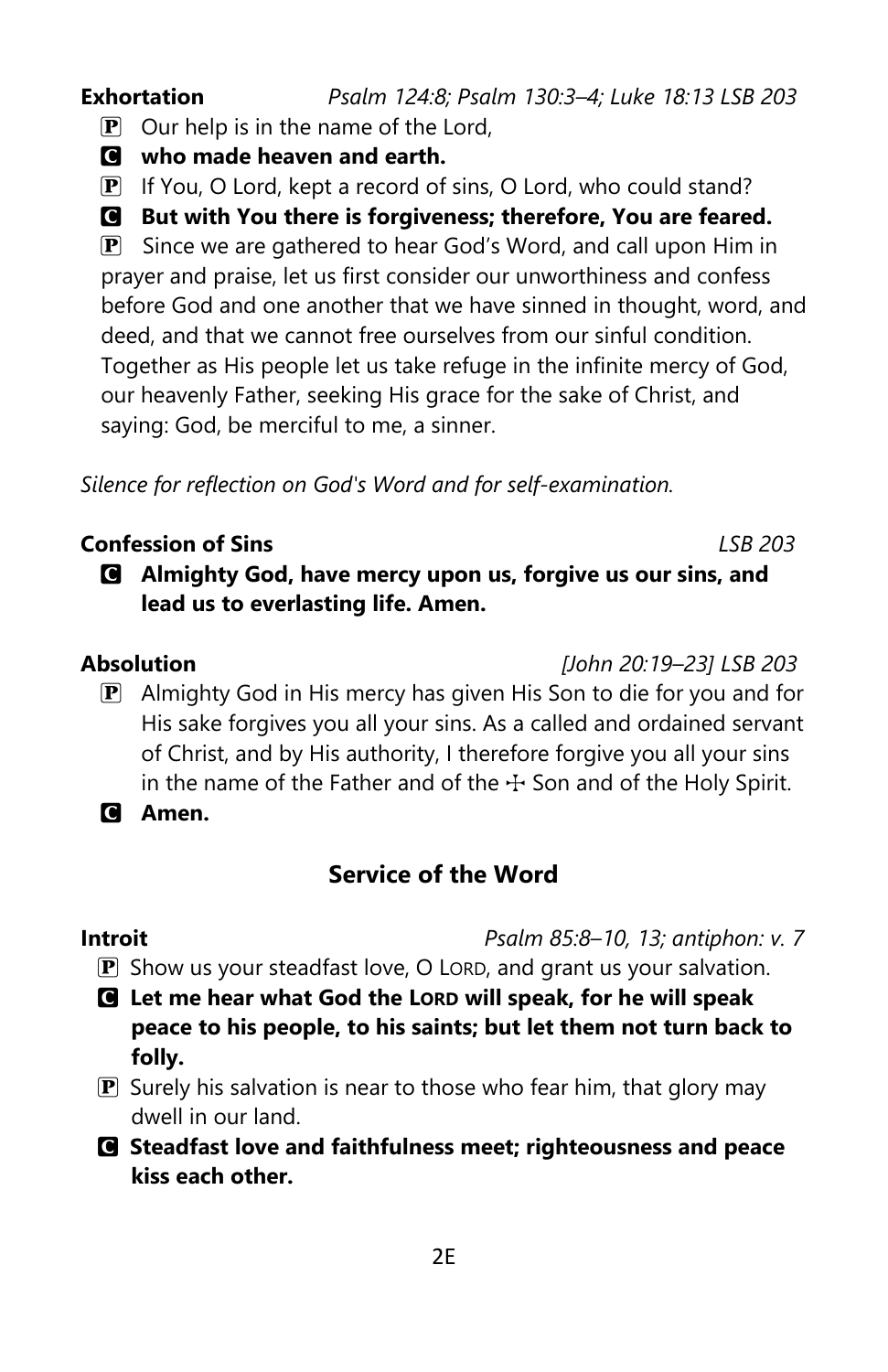- $\bf{P}$  Righteousness will go before him and make his footsteps a way.
- C **Glory be to the Father and to the Son and to the Holy Spirit; as it was in the beginning, is now, and will be forever. Amen.**
- **P** Show us your steadfast love, O LORD, and grant us your salvation.

**Kyrie** *Mark 10:47 LSB 204* C Lord, have mer - cy; Christ, have mer-cy; Lord, have mer - cy. **Gloria in Excelsis** *Luke 2:14; John 1:29 LSB 204* $\blacksquare$  1 To God on high be glo - ry And peace to all the earth; 2 To You, O sole-be - got - ten, The Fa-ther's Son, we pray; ho - ly; You on - ly 3 For You a-lone are are the Lord. Good-will from God in heav - en Pro-claimed at Je-sus' birth! Lamb of God, our Sav - ior, You take our sins a - way. 0 For - ev - er and for - ev - er, Be wor-shiped and a - dored; We praise and bless You, Fa - ther; Your ho - ly name, we  $\sin \theta -$ Have mer - cy on us, Je - sus; Re - ceive our heart - felt cry, You with the Ho - ly Spir - it A - lone are Lord Most High, Our thanks for Your great glo - ry, Lord God, our heav'n-ly King. Where You in pow'r are seat-ed At God's right hand on high-God the Fa-ther's glo-ry. "A-men!" our glad re-ply. In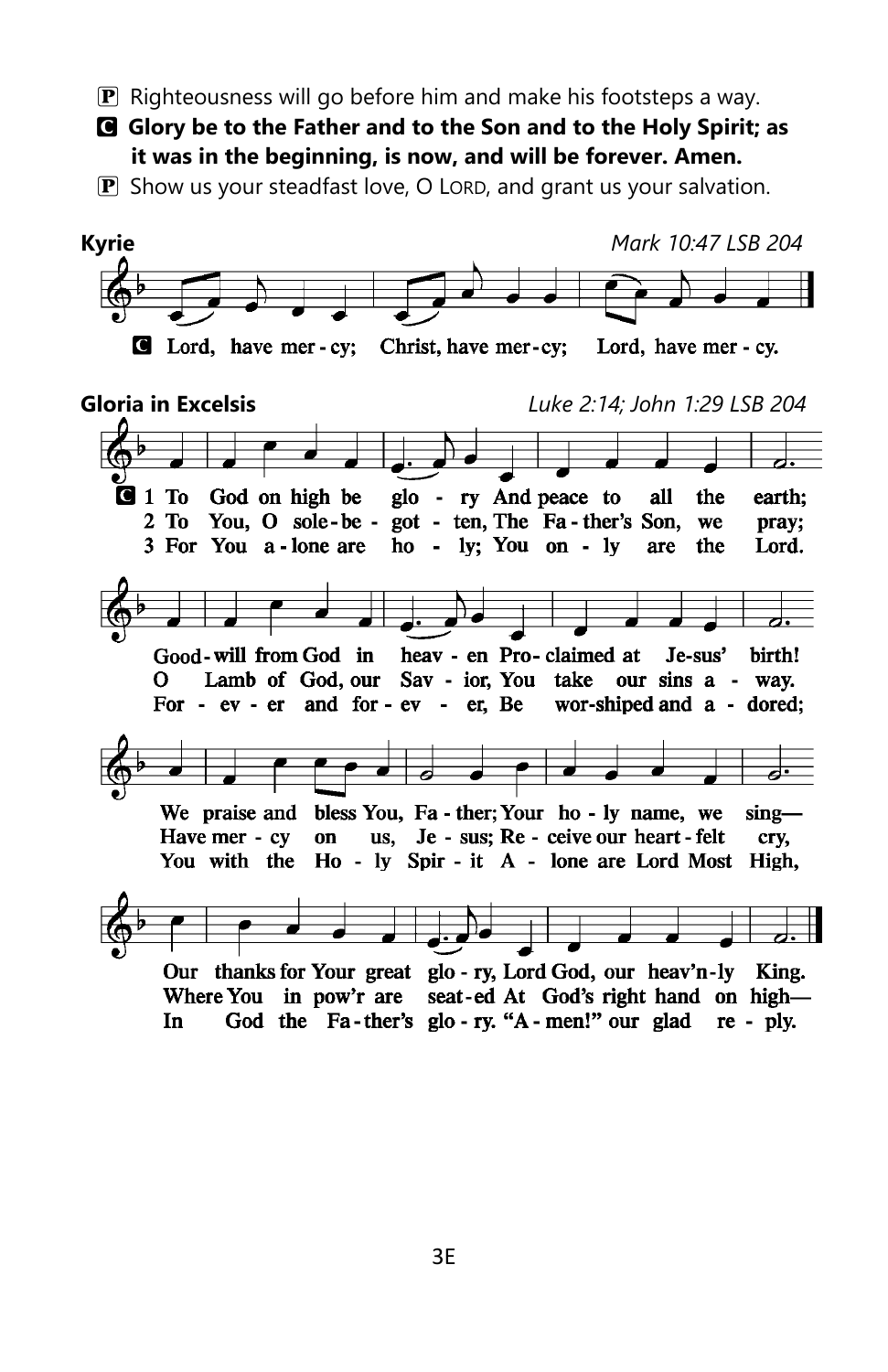### **Salutation and Collect of the Day**

- $\mathbf{P}$  The Lord be with you.
- C **And also with You.**
- $\mathbf{P}$  Let us pray together:
- C **Lord of all power and might, author and giver of all good things, graft into our hearts the love of Your name and nourish us with all goodness that we may love and serve our neighbor; through Jesus Christ, Your Son, our Lord, who lives and reigns with You and the Holy Spirit, one God, now and forever. Amen.**

### *Please be seated*

### **First Reading** *1 Kings 19:9b–21*

Behold, the word of the LORD came to [Elijah], and he said to him, "What are you doing here, Elijah?" <sup>10</sup>He said, "I have been very jealous for the LORD, the God of hosts. For the people of Israel have forsaken your covenant, thrown down your altars, and killed your prophets with the sword, and I, even I only, am left, and they seek my life, to take it away." <sup>11</sup>And he said, "Go out and stand on the mount before the LORD." And behold, the LORD passed by, and a great and strong wind tore the mountains and broke in pieces the rocks before the LORD, but the LORD was not in the wind. And after the wind an earthquake, but the LORD was not in the earthquake.  $12$ And after the earthquake a fire, but the LORD was not in the fire. And after the fire the sound of a low whisper. <sup>13</sup>And when Elijah heard it, he wrapped his face in his cloak and went out and stood at the entrance of the cave. And behold, there came a voice to him and said, "What are you doing here, Elijah?" <sup>14</sup>He said, "I have been very jealous for the LORD, the God of hosts. For the people of Israel have forsaken your covenant, thrown down your altars, and killed your prophets with the sword, and I, even I only, am left, and they seek my life, to take it away." <sup>15</sup> And the LORD said to him, "Go, return on your way to the wilderness of Damascus. And when you arrive, you shall anoint Hazael to be king over Syria. <sup>16</sup>And Jehu the son of Nimshi you shall anoint to be king over Israel, and Elisha the son of Shaphat of Abelmeholah you shall anoint to be prophet in your place. <sup>17</sup>And the one who escapes from the sword of Hazael shall Jehu put to death, and the one who escapes from the sword of Jehu shall Elisha put to death. <sup>18</sup>Yet I will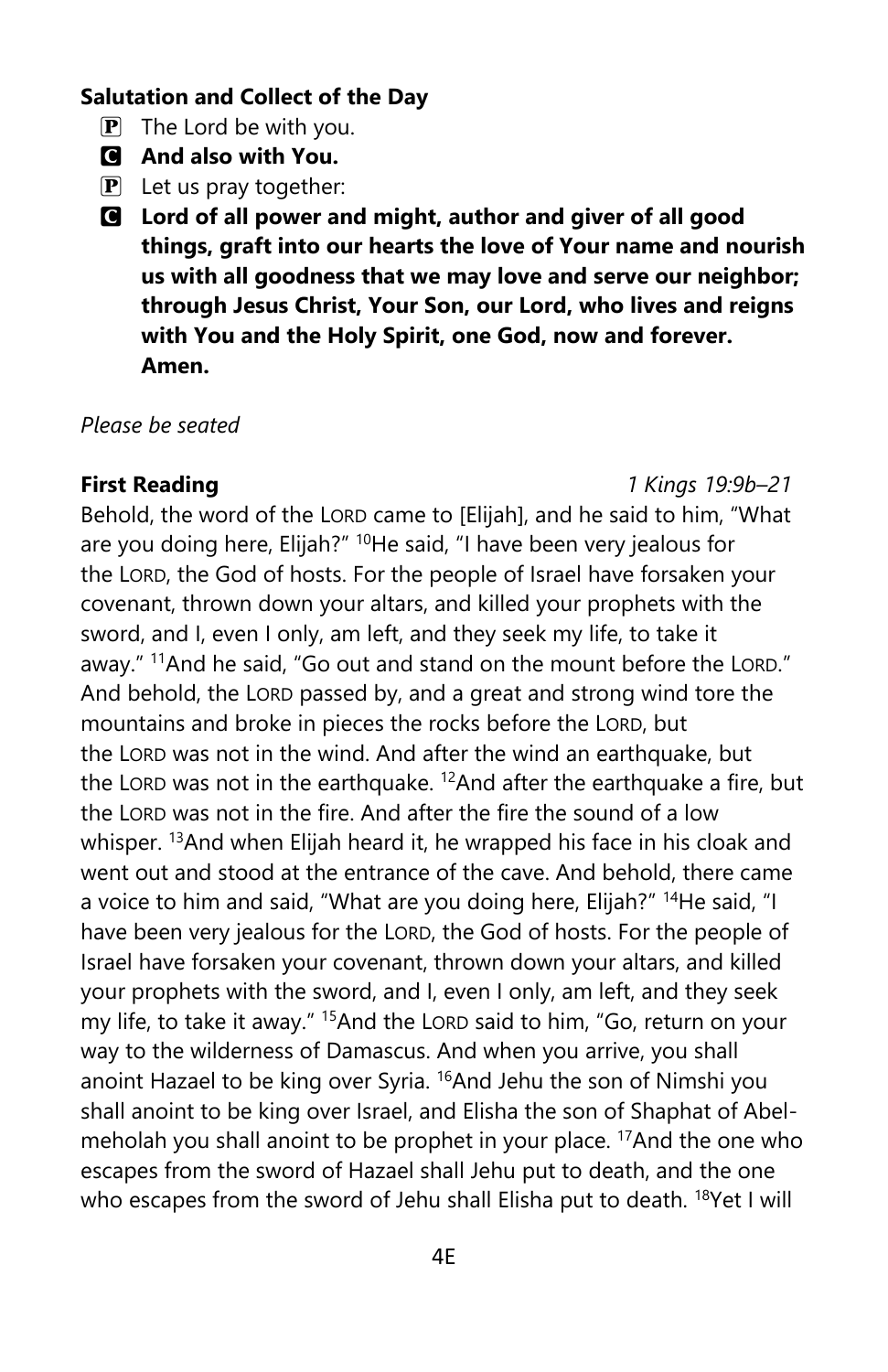5E

leave seven thousand in Israel, all the knees that have not bowed to Baal, and every mouth that has not kissed him."

<sup>19</sup>So he departed from there and found Elisha the son of Shaphat, who was plowing with twelve yoke of oxen in front of him, and he was with the twelfth. Elijah passed by him and cast his cloak upon him. <sup>20</sup>And he left the oxen and ran after Elijah and said, "Let me kiss my father and my mother, and then I will follow you." And he said to him, "Go back again, for what have I done to you?" <sup>21</sup>And he returned from following him and took the yoke of oxen and sacrificed them and boiled their flesh with the yokes of the oxen and gave it to the people, and they ate. Then he arose and went after Elijah and assisted him.

 $\overline{P}$  This is the Word of the Lord.

C **Thanks be to God.**

 $\mathbf P$  Preserve me, O God, for in you I take refuge.

C **I say to the LORD, "You are my Lord; I have no good apart from you."**

 $\mathbf P$  As for the saints in the land, they are the excellent ones, in whom is all my delight.

## C **The sorrows of those who run after another god shall multiply; their drink offerings of blood I will not pour out or take their names on my lips.**

 $\mathbf{P}$  The LORD is my chosen portion and my cup; you hold my lot.

# C **The lines have fallen for me in pleasant places; indeed, I have a beautiful inheritance.**

 $\mathbf{P}$  I bless the LORD who gives me counsel; in the night also my heart instructs me.

# C **I have set the LORD always before me; because he is at my right hand, I shall not be shaken.**

 $\mathbf P$  Therefore my heart is glad, and my whole being rejoices; my flesh also dwells secure.

# C **For you will not abandon my soul to Sheol, or let your holy one see corruption.**

 $\mathbf{P}$  You make known to me the path of life; in your presence there is fullness of joy; at your right hand are pleasures forevermore.

**Psalm** *Psalm 16*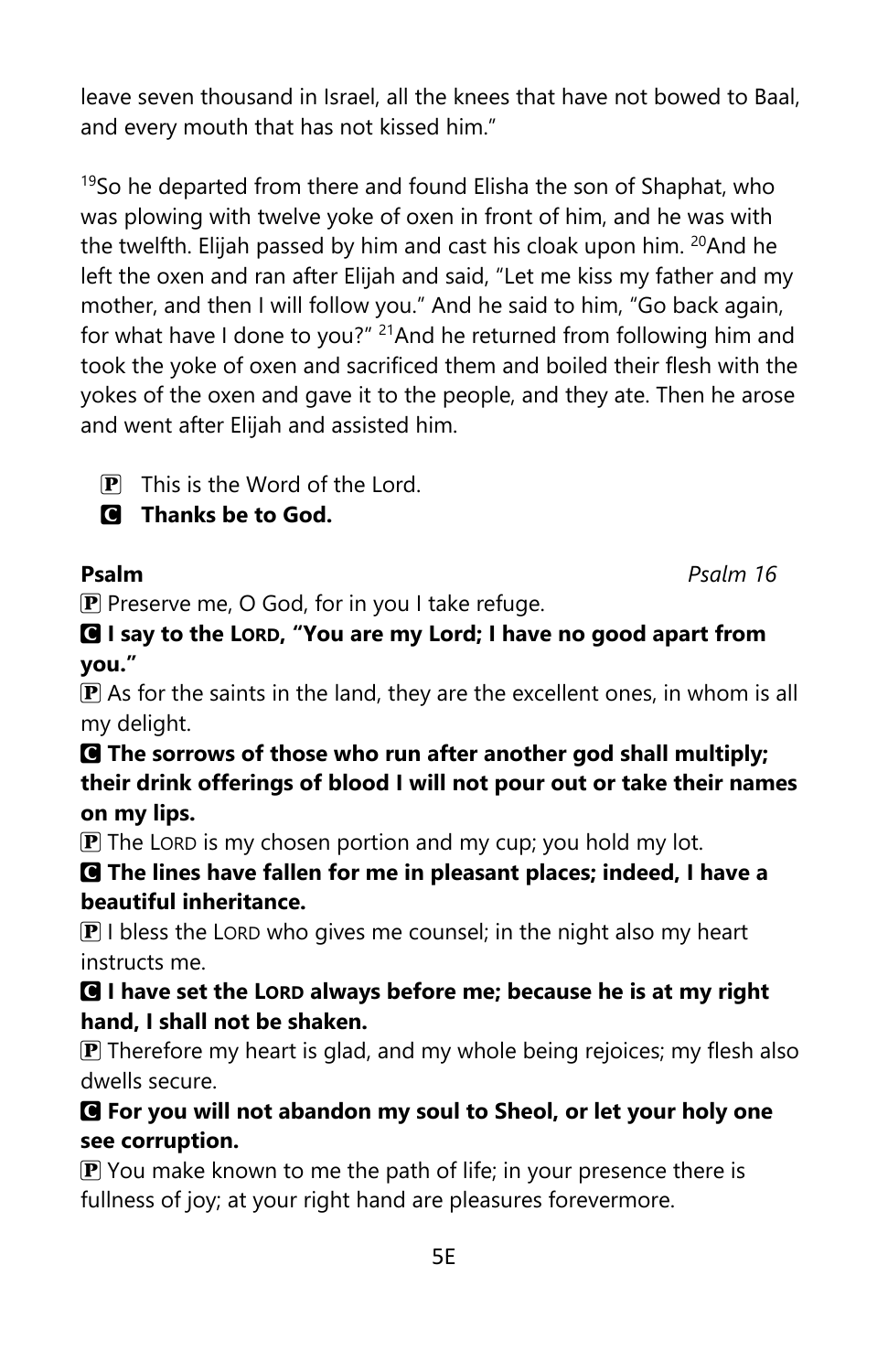<sup>1</sup>For freedom Christ has set us free; stand firm therefore, and do not submit again to a yoke of slavery....

 $13$ For you were called to freedom, brothers. Only do not use your freedom as an opportunity for the flesh, but through love serve one another. <sup>14</sup>For the whole law is fulfilled in one word: "You shall love your neighbor as yourself." <sup>15</sup>But if you bite and devour one another, watch out that you are not consumed by one another.

 $16$ But I say, walk by the Spirit, and you will not gratify the desires of the flesh. <sup>17</sup>For the desires of the flesh are against the Spirit, and the desires of the Spirit are against the flesh, for these are opposed to each other, to keep you from doing the things you want to do.  $18$ But if you are led by the Spirit, you are not under the law. <sup>19</sup>Now the works of the flesh are evident: sexual immorality, impurity, sensuality, <sup>20</sup>idolatry, sorcery, enmity, strife, jealousy, fits of anger, rivalries, dissensions, divisions, <sup>21</sup>envy, drunkenness, orgies, and things like these. I warn you, as I warned you before, that those who do such things will not inherit the kingdom of God. <sup>22</sup>But the fruit of the Spirit is love, joy, peace, patience, kindness, goodness, faithfulness, <sup>23</sup>gentleness, self-control; against such things there is no law. <sup>24</sup>And those who belong to Christ Jesus have crucified the flesh with its passions and desires.

 $25$ If we live by the Spirit, let us also walk by the Spirit.

- $\overline{P}$  This is the Word of the Lord.
- C **Thanks be to God.**

*Please stand as you are able*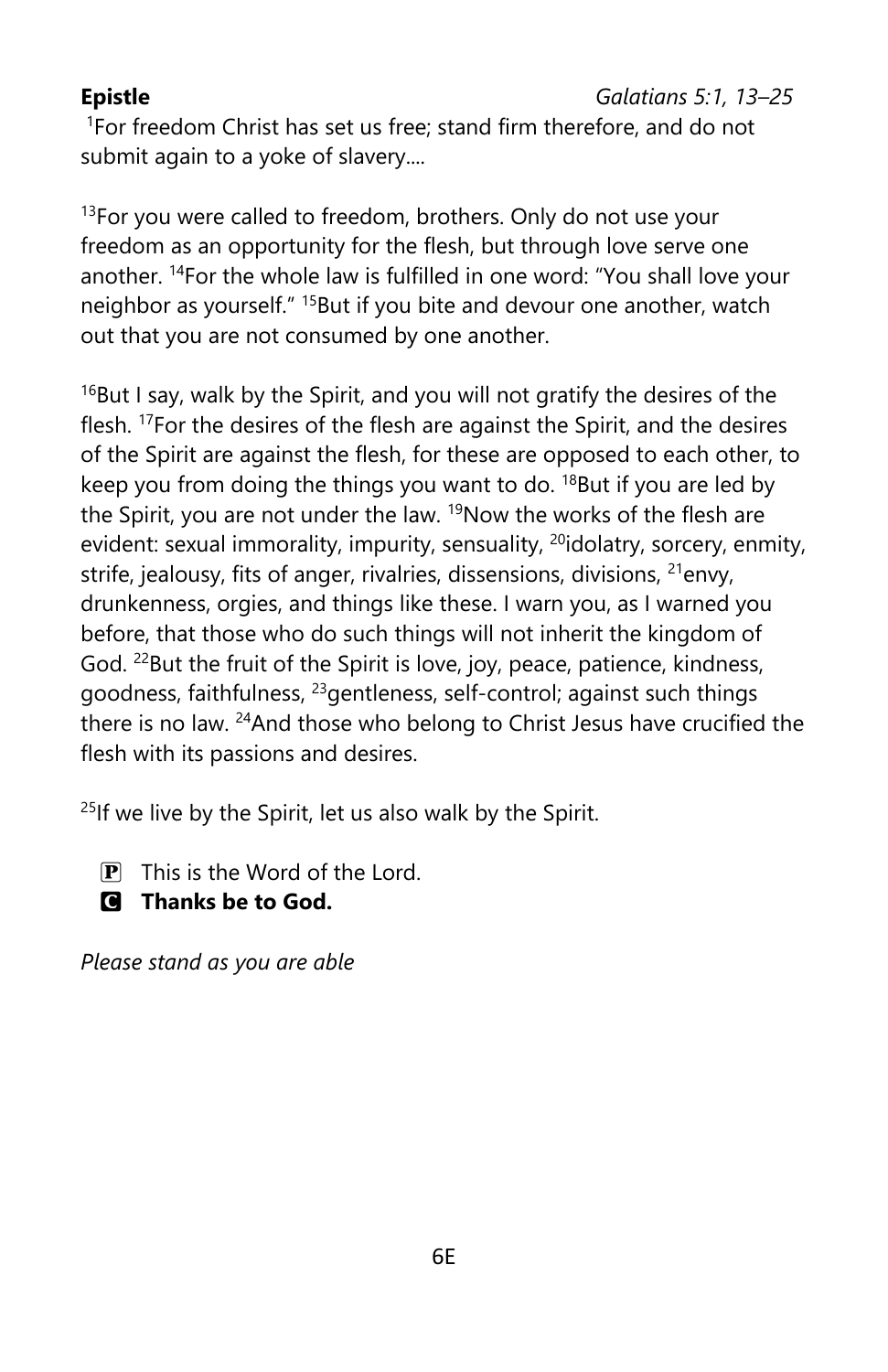

**Holy Gospel** *Luke 9:51–62*

**P** The Holy Gospel according to St. Luke, the ninth chapter.

**G** Glory to You, O Lord.

<sup>51</sup>When the days drew near for [Jesus] to be taken up, he set his face to go to Jerusalem. <sup>52</sup>And he sent messengers ahead of him, who went and entered a village of the Samaritans, to make preparations for him. <sup>53</sup>But the people did not receive him, because his face was set toward Jerusalem. <sup>54</sup>And when his disciples James and John saw it, they said, "Lord, do you want us to tell fire to come down from heaven and consume them?" <sup>55</sup>But he turned and rebuked them. <sup>56</sup>And they went on to another village.

<sup>57</sup>As they were going along the road, someone said to him, "I will follow you wherever you go." <sup>58</sup>And Jesus said to him, "Foxes have holes, and birds of the air have nests, but the Son of Man has nowhere to lay his head." <sup>59</sup>To another he said, "Follow me." But he said, "Lord, let me first go and bury my father." <sup>60</sup>And Jesus said to him, "Leave the dead to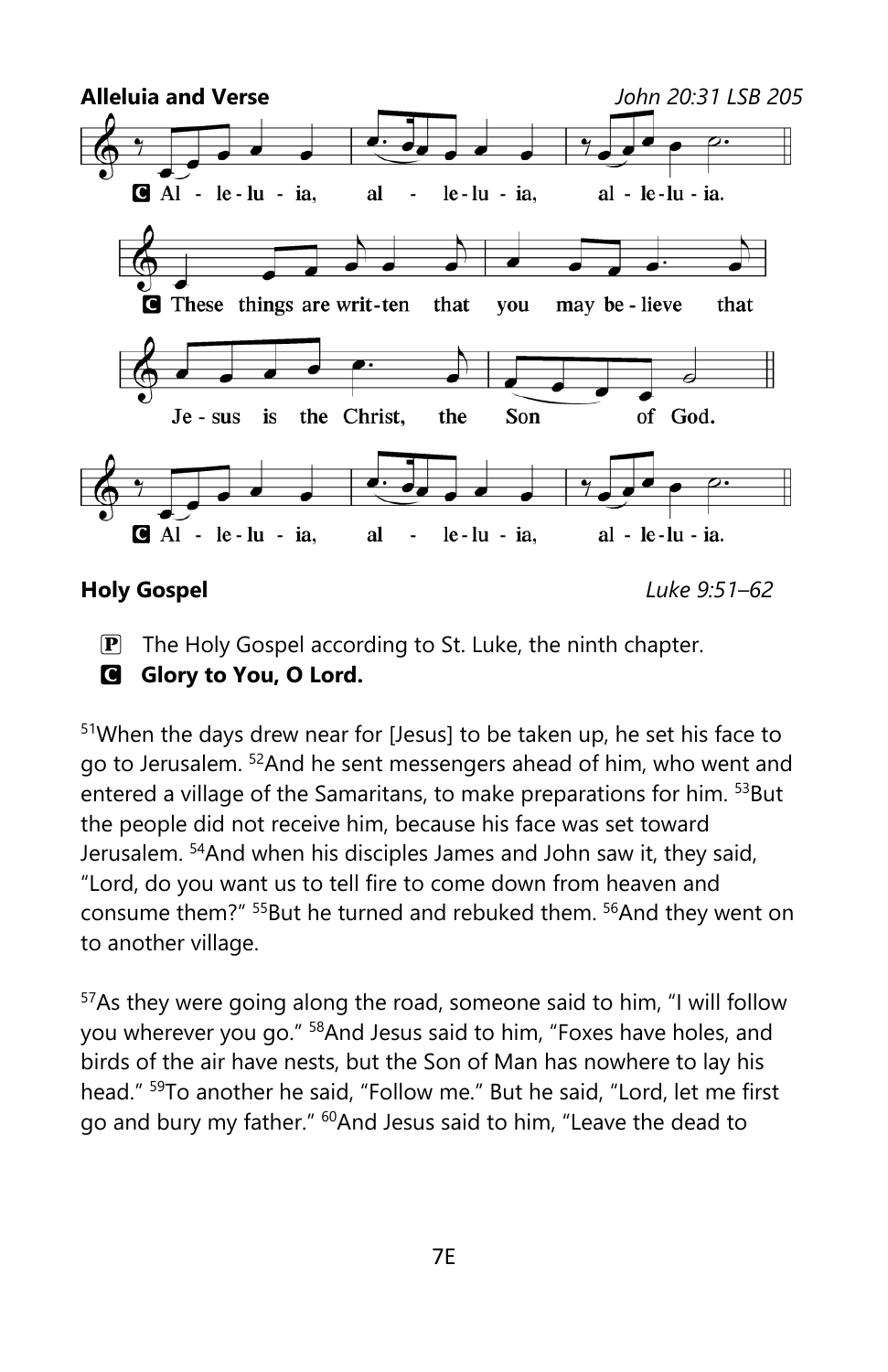bury their own dead. But as for you, go and proclaim the kingdom of God." <sup>61</sup>Yet another said, "I will follow you, Lord, but let me first say farewell to those at my home." <sup>62</sup> Jesus said to him, "No one who puts his hand to the plow and looks back is fit for the kingdom of God."

 $\overline{P}$  This is the Gospel of the Lord.

# C **Praise to You, O Christ.**

*Please be seated*

## **Children's Message**

*Please stand as you are able*

| Hymn of the Day | Come Follow Me, The Savior Spake | LSB 688 |
|-----------------|----------------------------------|---------|
|-----------------|----------------------------------|---------|

*Please be seated*

### **Sermon**

*Silence for reflection*

*Please stand as you are able*

### **Apostles' Creed**

C **I believe in God, the Father Almighty, maker of heaven and earth.**

**And in Jesus Christ, His only Son, our Lord, who was conceived by the Holy Spirit, born of the virgin Mary, suffered under Pontius Pilate, was crucified, died and was buried. He descended into hell. The third day He rose again from the dead. He ascended into heaven and sits at the right hand of God the Father Almighty. From thence He will come to judge the living and the dead.** 

**I believe in the Holy Spirit, the holy Christian Church, the communion of saints, the forgiveness of sins, the resurrection of**  the body, and the life  $\div$  everlasting. Amen.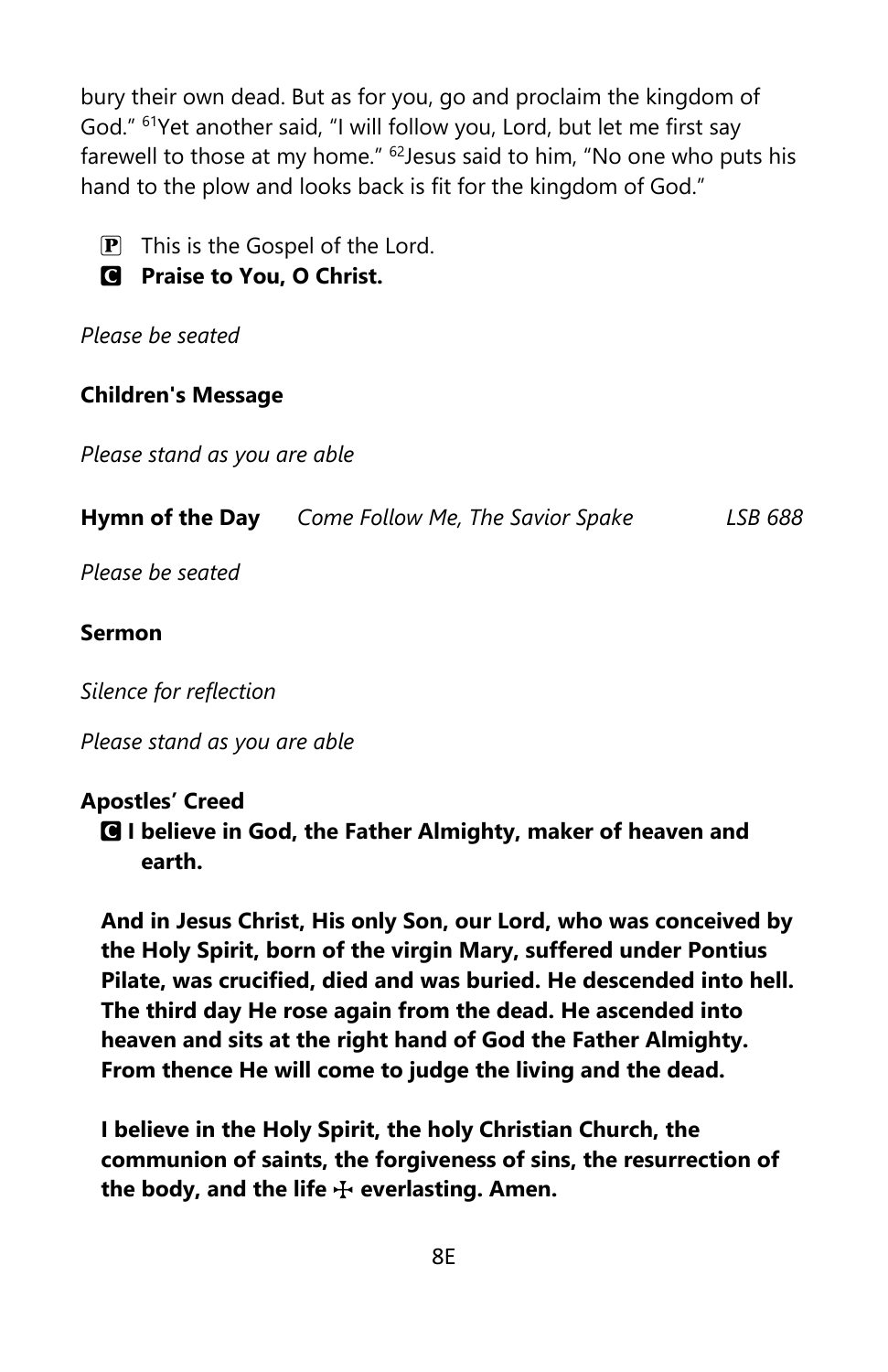### *Please be seated*

## **Prayer of the Church**

*After each petition:*

 $\left| \mathbf{P} \right|$  Lord in Your mercy.

- C **Hear our prayer.**
- $\mathbf{P}$  Into Your hands, O Lord, we commend all for whom we pray, trusting in Your mercy; through Your Son, Jesus Christ, our Lord who lives and reigns with You and the Holy Spirit, one God, forever and ever.

C **Amen.**

## **Offering**

*During this time, please fill out and pass the blue Friendship Register. Please indicate whether you are a member or visitor. Alternatively, you may record your attendance with us on your smartphone or tablet via the QR code found on the back of the bulletin. If you do not currently have a church home, we invite you to join the family of believers here at Christ the Redeemer.*

| <b>Voluntary</b> | Come Follow Me, the Savior Spake | John Behnke |
|------------------|----------------------------------|-------------|
|                  |                                  | (b. 1953)   |

*Please stand as you are able*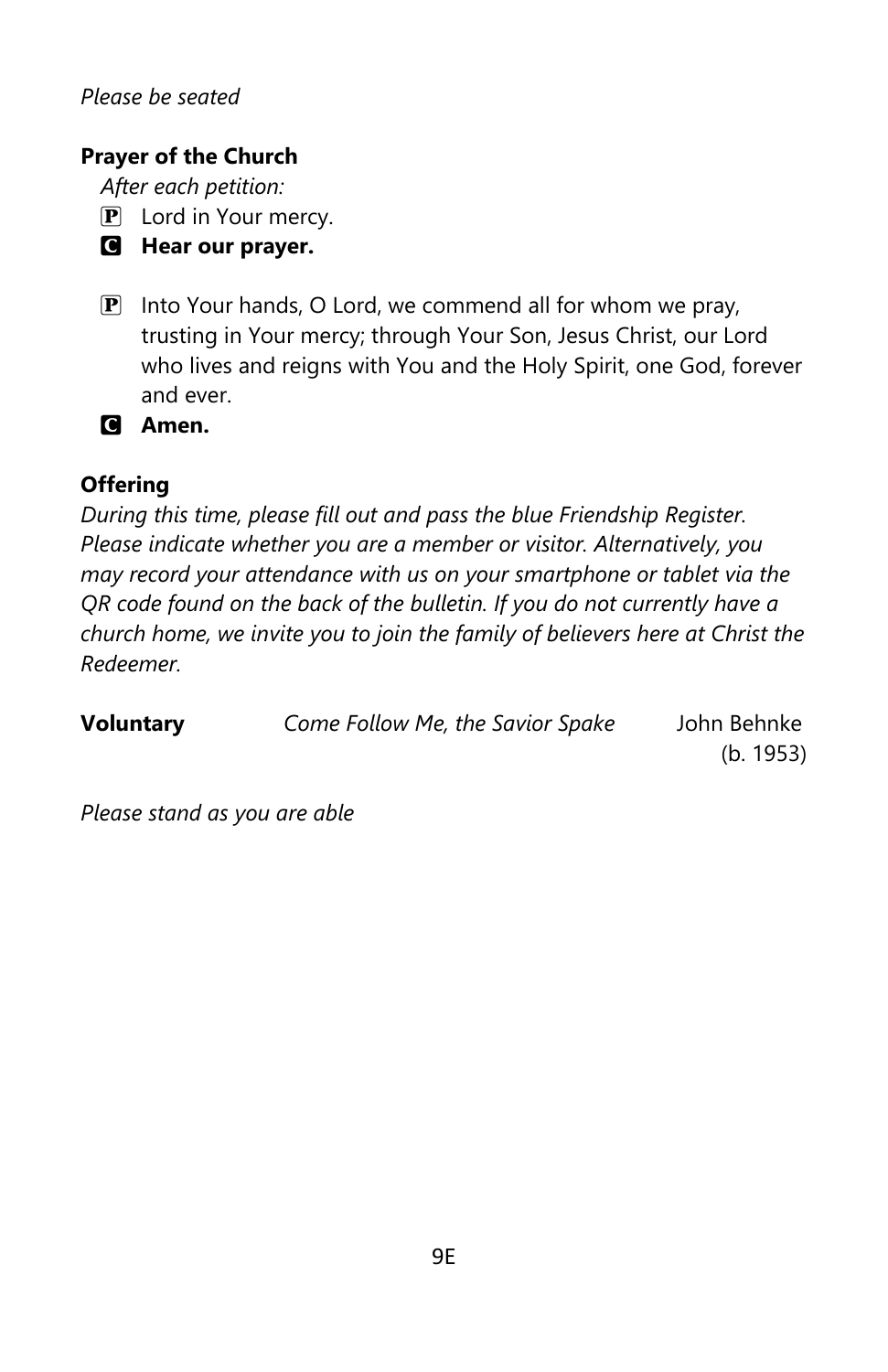### **Offertory**

*Stanza 1 concludes at the end of the fourth line as indicated in the music below, at which point the congregation returns to the beginning to sing stanza 2 and all subsequent stanzas. Stanzas 2-5 are continued on the next page.*

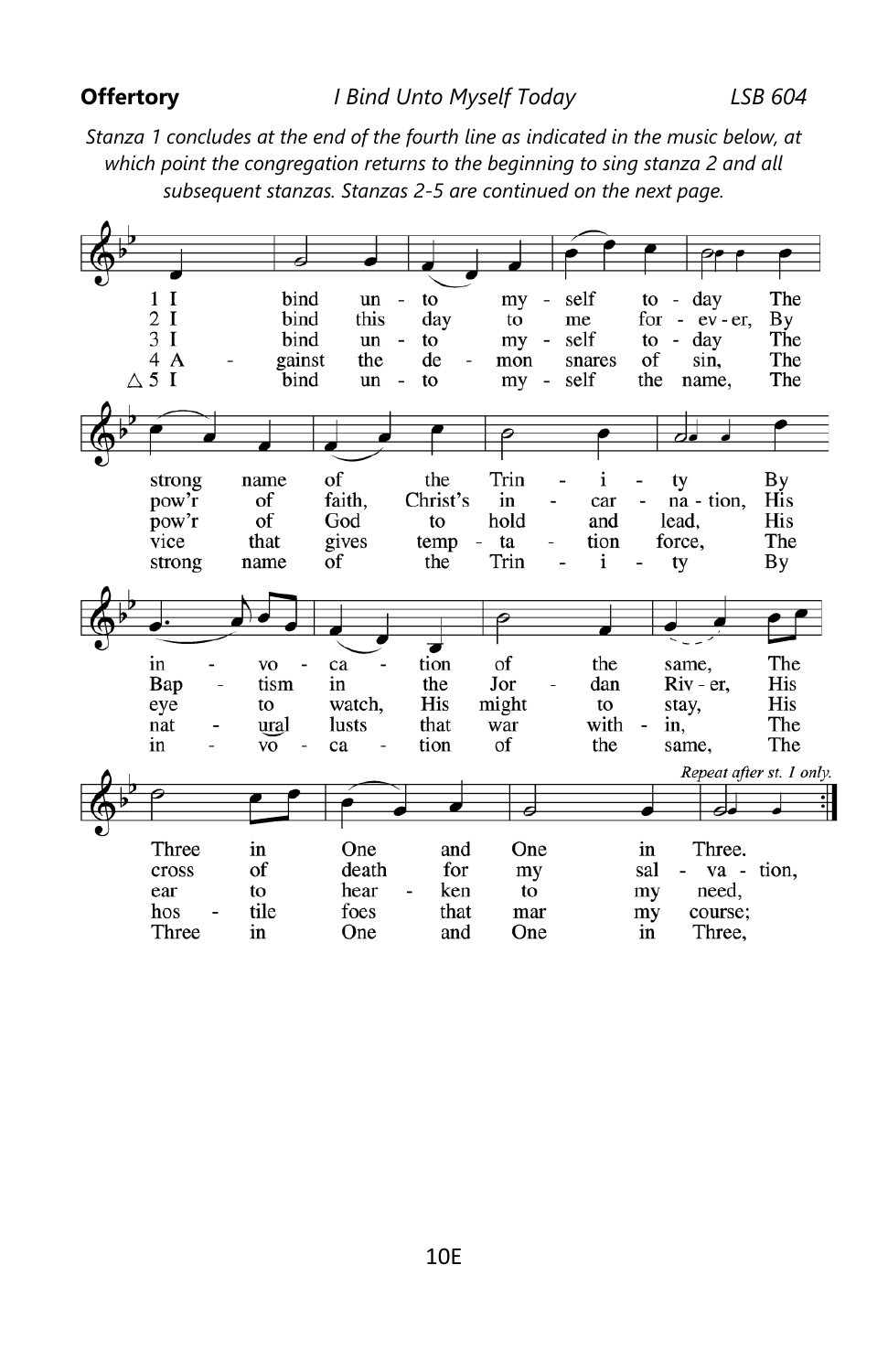

**Lord's Prayer** *Matthew 6:9–13 LSB 209*

- $\mathbf{P}$  Lord, remember us in Your kingdom and teach us to pray:
- C **Our Father who art in heaven, hallowed be Thy name, Thy kingdom come, Thy will be done on earth as it is in heaven; give us this day our daily bread; and forgive us our trespasses as we forgive those who trespass against us; and lead us not into temptation, but deliver us from evil. For Thine is the kingdom and the power and the glory forever and ever. Amen.**